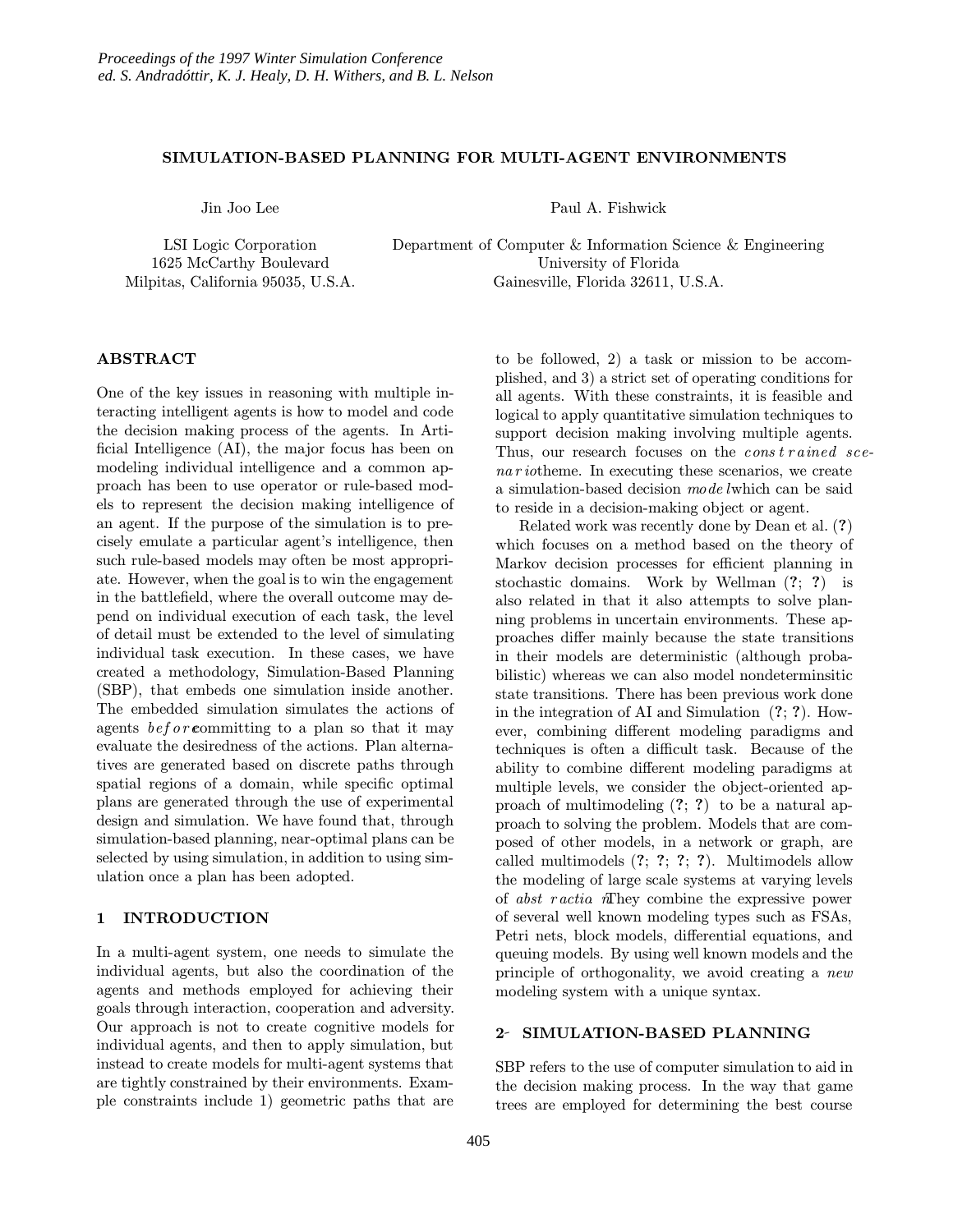

Figure 1: Generic Top Level Architecture of a Route Planner

of action in board games (using a game tree), SBP uses the same basic iterative approach with the following items: 1) a model of an action is executed to determine the efficiency of an input or control decision, and 2) different models are employed at different abstraction levels depending on the amount of time remaining for the planner to produce decisions. The military has been using simulation-based planning for many decades in the form of constructive emodel simula tio not extension in SBP is one where we permit many levels of abstraction for a model, not just the aggregate abstraction level characterized by Lanchester equations and combat result tables. The idea is to allow the planner the flexibility to balance the need between the required level of detail and the amount of time given to make a decision. This is similar to Dean and Boddy's anyt imealgorithm (?). The notion that simulation can be used for decision making is covered in several disciplines, such as for discrete event based models (?).

#### 2.1- The SBP Framework

We present the SBP framework in terms of three components: the simulation component, the experimental design component and the output analysis component. The model in Figure 1 is the top level general framework for simulation-based route planning systems.

#### 2.2 Simulation Block : Trial

To use simulation in planning, we first need to identify the set of controllable uncontrollable unit ables. Speeds, routes, actions of objects are controllable, whereas any kind of uncertainty such as uncertainty of weather conditions and outcome of combat are uncontrollable. The main objective of plan simulation is to gather the effects of the uncontrollable through repeated sampling (replication) while varying the parameters to find a near-optimal combination of controllable values in spite of the uncertainty. We say near-optimal because we can never guarantee the optimality of a plan given the uncertainties of actual plan execution. Unlike most plan evaluation schemes where the predicted state transition occurs by analytic (therefore, deterministic) and probabilistic functions, SBP nondeterministically chooses the "most likely to happen" transition given the situation by either sampling the probability or by executing a detailed model of the transition itself. Thus, both an advantage and possibly a drawback, SBP may come to evaluate transitions which do not have the highest probability of occurring.

Here we present some definitions that will help us formally describe the simulation algorithm we have created. Let  $W = \{W_1, W_2, ..., W_k\}$  be the set of all objects in the environment and let  $Q(t) = q_1(t) \times$  $q_2(t) \times \cdots \times q_k(t)$  be the world state at time t, where  $q_i(t)$  is the state of object  $W_i$  at time t. Also, we define  $A_i(t)$  as the set of actions the object  $W_i$  can take at time  $t$ . Note that zero or more actions may be chosen from this set to be simulated at time t. The total number of routes is  $N$  and  $R_i$  denotes the jth route where  $1 \leq j \leq N$ . Then, the simulation algorithm is as follows:

```
INITIALIZE environment
(for every replication, setup all objects)
For each route $R_{j}$
  WHILE ( (not success) or (not failure) )
   Obtain Q(t) FOR each object Wi
   Determine actions for Wi using set Ai(t)
   Update state qi(t) to qi(t+1) by either
   1) simulation of chosen actions
   or 2) sampling distribution
   Update world state Q(t+1) t = t + 1
```
The simulation strategy is usually a mix of time slicing and event scheduling. Time slicing is used to routinely check each object for its responses to any change in the world state. Event scheduling is needed to allow objects to schedule any delayed response or action that is to occur at some future time which may not necessarily coincide with a particular time slice. The simulation proceeds until the termination criteria—such as goal success or failure—is met. The necessary output data of the simulation is now sent to the Evaluator block.

## 2.3 Experimental Design Block : Executive

In simulation, experimental design is a method of choosing which configurations (i.e., parameter values)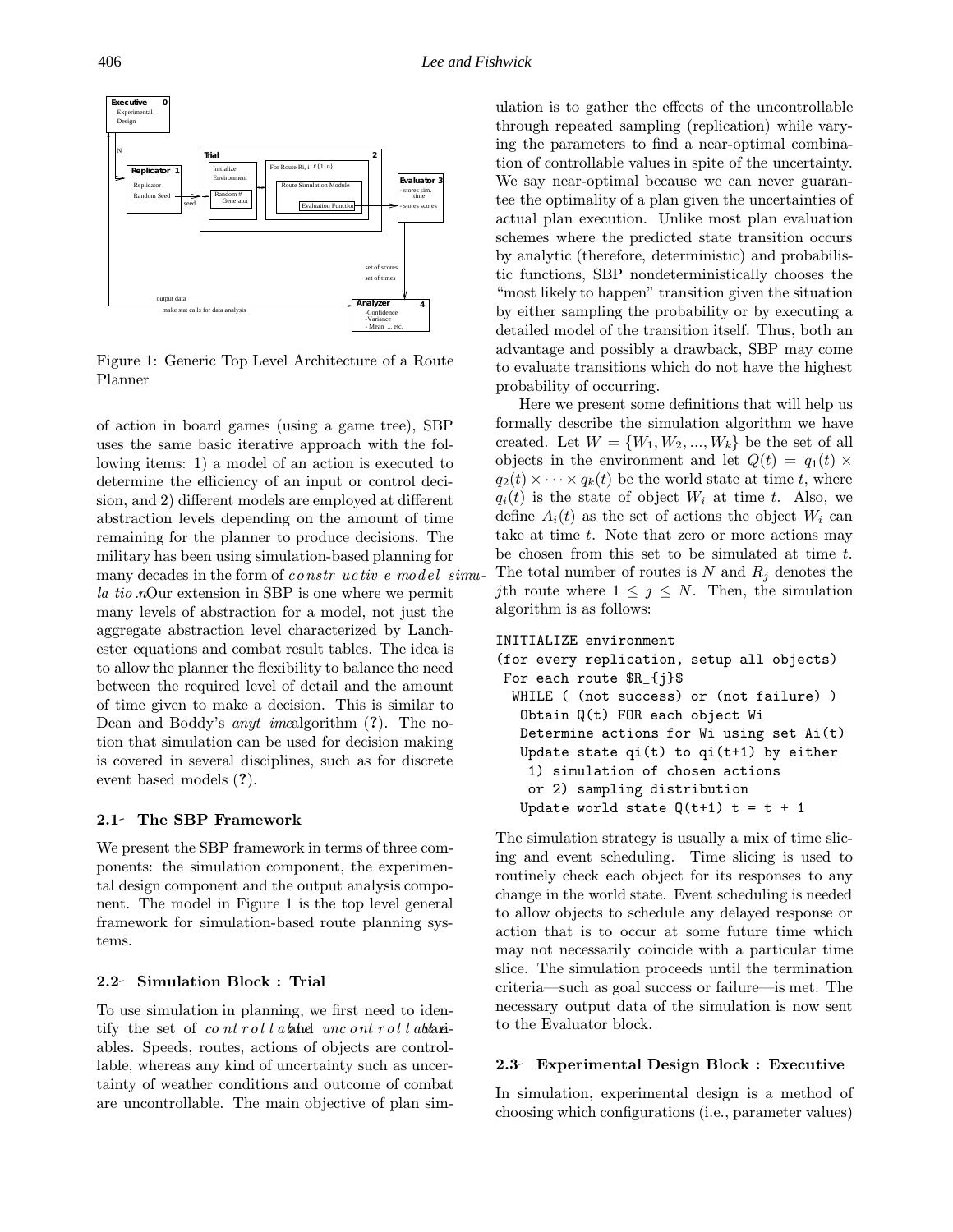to simulate so that the desired information can be acquired with the least amount of simulation (?). The number of runs, S, is a function of the total number of factors, the number of factor levels and the number of replications (repetitions). For a typical route traversal simulation we can express the computational complexity of a single run for route  $R_i$ , in the worst case, as follows (given that we are using time slicing),  $\phi(R_j) = O\left((Num_{so} + L)\frac{dist_{R_j}}{\Delta dist}\right)$  $\overline{ }$ where  $dist_{R_j}$  is the total length of route  $R_j$ ; ∆dist is the size of time slice  $\Delta t * Speed(t); Num<sub>so</sub> rep$ resents the number of stationary objects previously calculated; and L denotes the total number of moving objects in the simulation. Thus, the total time complexity of the experimental part of the SBP algorithm will be, in the worst case,  $O\left(\sum_{j=1}^N S \cdot \phi(R_j)\right)$ .

In summary, we can save time in two ways: either by reducing S or by reducing  $\phi(R_j)$ , while still obtaining meaningful results. Heuristics in reducing S include: reducing the number of factors, reducing the levels of an ith factor and reducing the number of replications. For our problem domain, routes, behaviors and the planner's speed are candidate factors. By setting any one of these factors to be a constant, we are effectively reducing the number of factors. For instance, using some heuristics, we can prune away unpromising routes before they are simulated and thus reduce the number of levels of the route factor. The number of replications depends mostly on the type of output analysis method used. Some different output analysis methods we have employed are discussed in Section 2.4. The number of replications can also be reduced by heuristic sampling or controlled sampling of the uncertainties. This way, we can converge on the answer faster than sampling purely by random. The number of replications will partly depend on the randomness of the data. In effect, the number of uncertain objects in an alternative greatly affects the number of replications needed to reach an acceptable level of accuracy.

Next, we discuss some ways to reduce  $\phi(R_i)$ , the total simulation time spent during the evaluation process. In time critical situations, the quality of the desired information may be sacrificed to meet a given time constraint. Increasing the size of the time slice  $\Delta t$  (assuming the simulation is based on time slicing) is one way of decreasing the simulation time. Speed up will result at the expense of accuracy since the longer the time slice, the faster the simulation. Reducing  $(Num_{so})$  to be simulated for route  $R_i$  can also improve the simulation speed. This can be achieved basically by calculating an effective set of objects– objects that are in the area of moving objects. More in depth discussion appears in (?). We can also save time by using aggregated or abstract models where possible. Currently, research is underway to allow simulation at levels of abstraction (?).

By distinguishing routes based on their distance, we can also build experimental strategies based on this information. Depending on the particular problem domain, the effect of the route distance on the simulation time will vary and thus, the Executive must make a decision as to where the time must be saved, either in S or  $\phi(R_i)$ s, depending on which is dominant.

We now present our approach which can produce simulation results within a given time constraint. The approach is best explained in two phases. In the first phase, we perform a set of  $n$  replications. It is hard to tell what is a good value for  $n$  but 20 is a commonly used number in simulation  $(?)$ . While the n replications are being performed, the CPU times of each replication for each route  $R_i$  are recorded (this is measured by calling the system call clock() and calculating the elapsed time between the start and the end of the replication). An issue exists as to whether CPU time is a good measure since it can vary depending on the load of the computer or the network. In the second phase, we make a decision as to which output analysis approach (strategy of performing replications and choosing the appropriate stopping conditions) to use based on the expected simulation time and the current remaining time. The basic idea of the algorithm is to perform the needed number of replications–given that the remaining time is sufficient for their completion–for each route obtained from the SelectBestk algorithm which computes the exact number of replications necessary to reach a decision (select the best alternative among k alternatives) for alternative  $j$ . If the remaining time to perform the simulations is not sufficient, then we perform as many replications as possible given the time allowed. As the replications are performed iteratively, we also try to eliminate any alternatives that appear to be significantly worse than other alternatives. With the latter approach, the idea is to incrementally converge on the answer while trying to meet the time constraints.

# 2.4 Output Analysis Blocks : Replicator, Evaluator, Analyzer

Specifying the right types of statistical analyses is just as important as performing the right types of simulation runs. With simulation, several different interpretations can be obtained from the same output data. Different analysis methods apply depending on whether a simulation is terminating or steady state. Because plans have a definite start and an end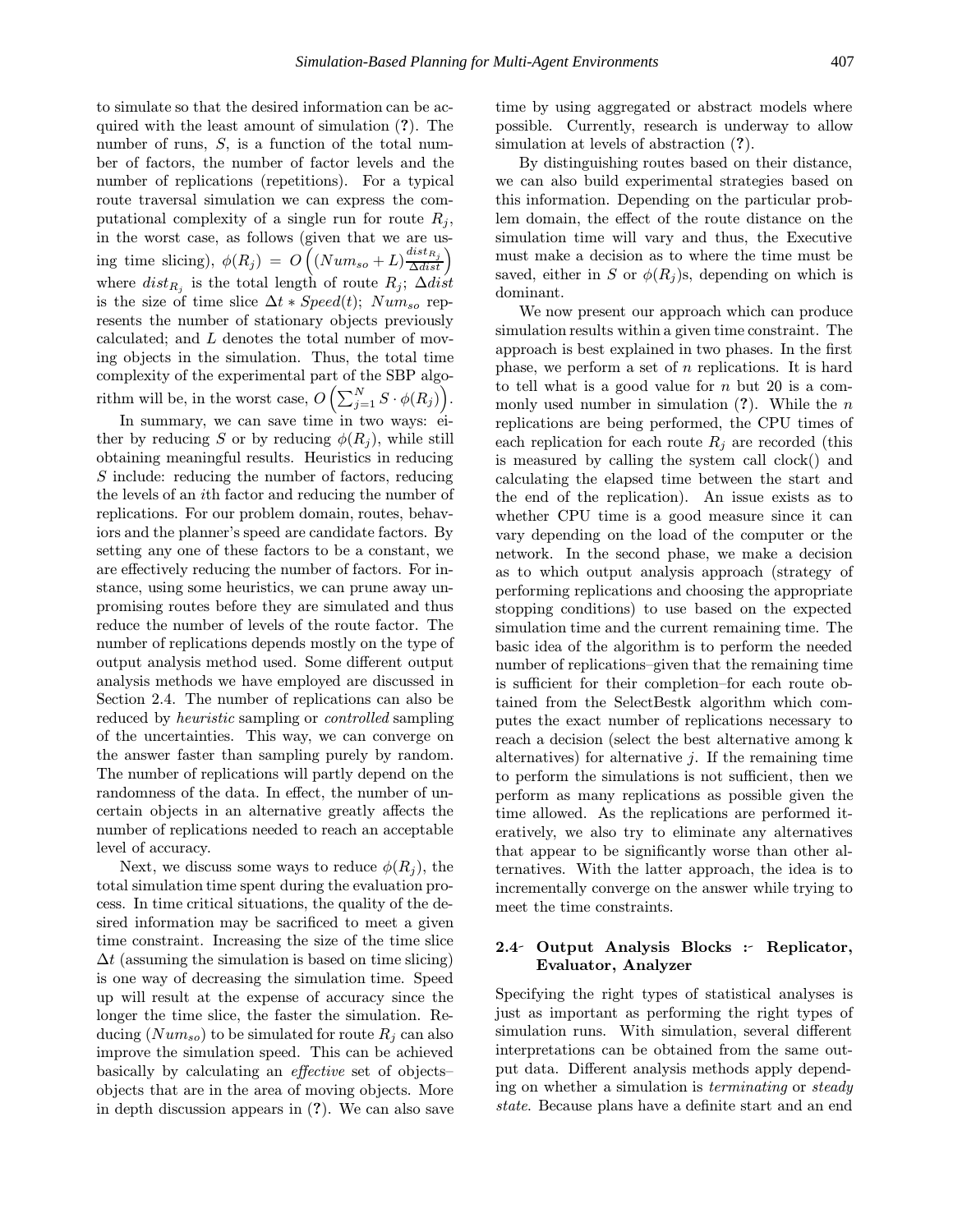time, ours are terminating simulations. Suppose we are simulating k alternatives (or routes in our case). We describe in the following our current strategy for obtaining the appropriate outputs and their analyses.

# 2.4.1 Replicator

Replication provides the easiest form of output analysis. An issue is using common random numbers (CRN) to provide a controlled environment for comparison among alternatives. We use it here across different alternative route plans within the same replication to eliminate any "environmental differences" that can exist between different simulations. Depending on how the Trial block proceeds with the simulation, the designer may choose to vary the random number streams either in between each execution of the Trial block or within a single execution of the Trial block. In the air force route planning system in (?), for example, a single execution (or replication) of the Trial block consists of simulating all alternatives using a common random number seed. The next time the Trial block is invoked, the Replicator will provide a different random number seed so that a different environment will be created in the next replication.

### 2.4.2 Evaluator

In its simplest form, the Evaluator serves as the accumulator of any relevant simulation data that is produced from the Trial Block. If the objective function within the Trial block produces a set of scores for each alternative, a straightforward way is to total the scores produced from the replications for each alternatives. Other relevant data such as elapsed CPU time for simulation of each alternative may also be accumulated so that the Executive block may later analyze and predict future time usage.

## 2.4.3 Analyzer

Based on statistical criteria (e.g., highest mean, smallest variance), we can consider several alternate plans and choose the "best" plan for execution. Criteria other than statistical in nature can also be imposed, that are based on heuristics or expert knowledge. This block is primarily responsible for analyzing data that was accumulated in the Evaluator. For most of our applications, the averages of the replication results serve as the basic "data" points in our response surface or graph, representing the goodness of a plan. Using the confidence-interval approach, there are mainly two ways to compare among  $k$  alternatives that are discussed in the literature (?). Since we are trying to select the best out of  $k$  alternatives, we must detect and quantify any significant pairwise differences in their means. The first "iterative" approach, although quite accurate in terms of the results, can include an unnecessarily large number of replications due to the fact that a constant number of replications is performed uniformly across the current set of alternatives. The second approach, which we call the "non-iterative" approach (also called the "Selecting the Best of k Systems" approach) selects one of the k systems or alternatives as being the best one while controlling the probability that the selected system really is the best one. The approach is discussed in detail in (?).

# 3- NONDETERMINISTIC ADVERSARIAL ROUTE PLANNING EXAMPLE

As one of the applications of the SBP, we have chosen a typical air interdiction scenario, and developed its Simulation Based Planner  $(C++)$  and GUI  $(Tk/Tc)$ under our Multimodeling Object-Oriented Simulation Environment (MOOSE). Interdiction mission is a typical air mission where the purpose is to destroy, delay, or disrupt existing enemy surface forces while they are far enough from friendly surface forces that detailed coordination of aerospace and surface activities is not needed. However, difficulties arise because methods of penetration can vary according to the strength and sophistication of the enemy's detection, reporting, command and control network, and how much intelligence is available about its capabilities. Considering these uncertainties and constraints, selecting the best route is a very difficult task.

Figure 2 defines a scenario with dynamically moving objects. The mission of the blue (friendly) force aircraft is to destroy a red (enemy) force munitions factory. There are three Radars  $(R1, R2, R3)$  and two Surface-to-Air Missile (SAM) sites (S1, S2), each with different effective detection ranges. Two red force aircrafts  $(A1, A2)$  are located in air defense zones Zone2 and Zone3 respectively, while one red force aircraft  $(A3)$  is located outside of the air defense zones. At a first glance, the problem of guiding the blue force around the radar, SAM and air defense zone coverages, and toward the factory seems like a simple problem in computational geometry. In fact, this is the manner in which most route planning is done. A typical rule might be formed "To locate a path, avoid radar and SAM fields, and avoid fighting against enemy fighters." However such a rule based reasoning becomes more onerous when uncertainty and dynamics are present. For each simulation trial, the uncertainty of S2 is handled by first sampling a random location for S2 within the boundaries of the circle drawn around S2. Taking this location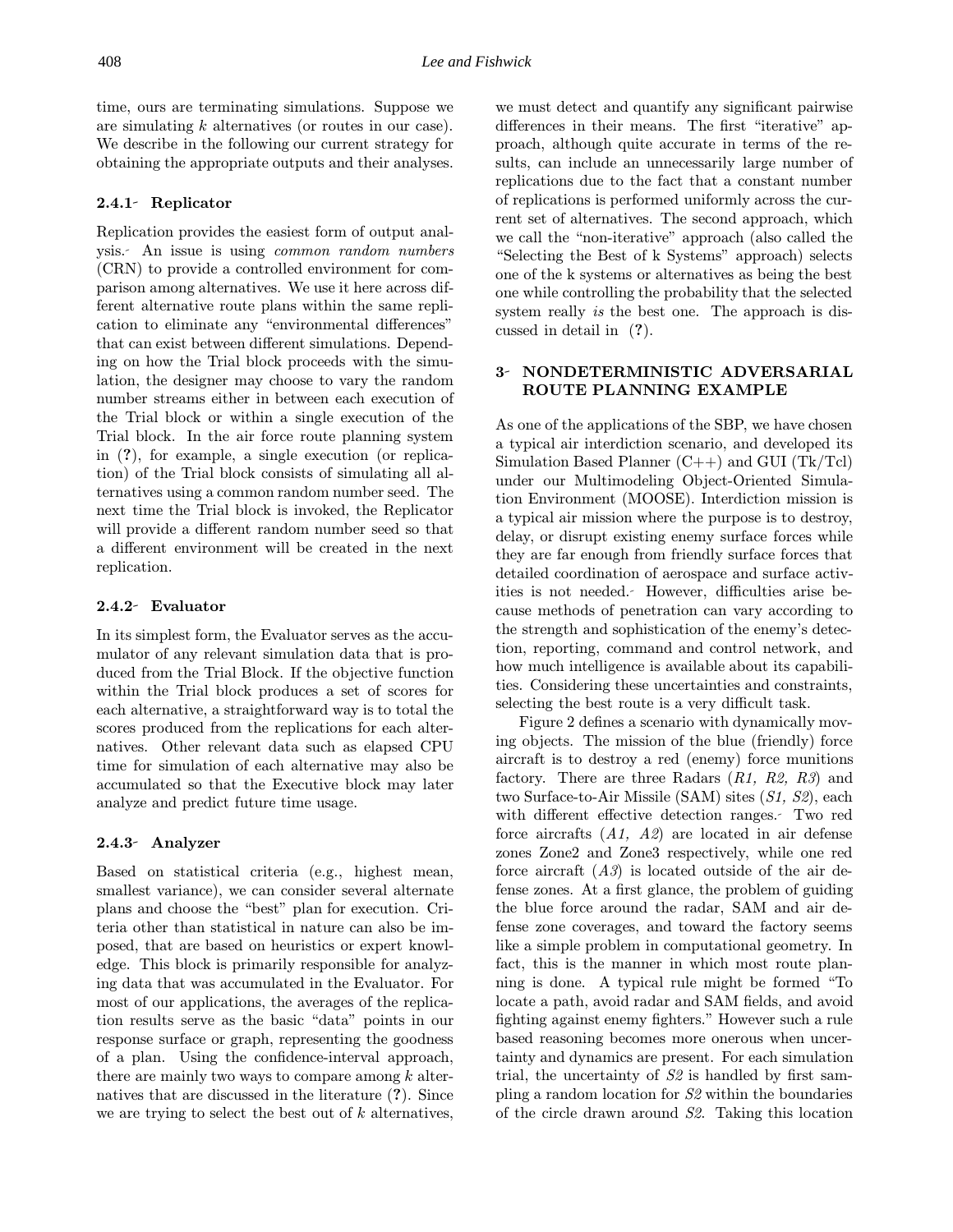

Figure 2: A Typical Air Interdiction Scenario

as the center point of the SAM site, a boundary circle is drawn representing the arm range of the SAM site. The uncertainty of the radar R3 is handled in a similar manner. The location is first determined by sampling the point within the uncertainty circle drawn by the user. Using the sampled point as the center point of the radar, a boundary circle is drawn representing the detection range. For the objects in our air force mission planning domain, we have concentrated mainly on location and range uncertainties, even though other types such as uncertainty of mission, fire power and existence can also exist.

#### 4 RESULTS

Figure 2 shows two possible routes (Route3, Route4). The goal of blue force aircraft is to destroy the red force munitions factory while satisfying three constraints: time or fuel level, safety, and destruction of the target. Given the possible routes, the role of the simulation-based planner is to choose the best route minimizing time and fuel consumption, and maximizing safety and target destruction. Route3 was chosen to avoid direct attack from  $A1$ , but for a short time period it will be detected by  $R1.$  Route3 also takes the blue aircraft into the track range of S1, but not into its arm or missile range. Being detected in the track range of S1 is not very dangerous since only tracking functions may be performed by S1. Overall, we expect the success rate of route 3 to depend largely on the result of the samplings for uncertainty factors: specifically, the location and guidance capability of SAM S2 and the mission type of A3. If the powerful guided system of SAM is sampled close to this route, or A3 has an intercept capability, then the chance of success will be very small. Otherwise, the chance of mission success will be very good. These nondeter-



Figure 3: Inserting Two New Routes

ministic and stochastic characteristics are resolved by multiple simulations using different samplings of the uncertainty factors. Route4 was carefully chosen to minimize the amount of time that a blue force aircraft falls within the detection ranges of R2 and R3. The result of the SBP shows almost the same mean score for Route3 and Route4 (Route3: 110.36, Route4 : 103.08) with Route3 being slightly better (the goal is to maximize the mean score for determining the better plan). Intuitively, Route 4 seems like a better route since it only involves radar sites whereas Route 3 has a SAM site S2, although its location may be uncertain. With simulation-based planning, however, we discover that *Route 3* is slightly better. But depending on our objective, we may select Route4 as the best overall route based on its narrower confidence interval  $(Route 4 : 1.3, Route 3 : 6.0)$ . Next, in order to reduce the total number of replications in the simulation, we compare two different methods of output analysis. The first one, which we refer to as the "iterative" method, attempts to quantify significant pairwise differences among the k means within a given confidence interval  $\alpha$ . We call it "iterative" because of the fact that the algorithm iterates–performing for every iteration, a set number of b replications and analyzing data to see if there are any significant differences. Whenever a route is found who is significantly worse than all the other routes, it is eliminated. The iteration continues until only two routes remain and a difference exists between the two of them. Note that since we have 4 routes in our experiment, each confidence level for the pairwise differences must be made at  $1 - \alpha/6$ . When two alternatives are actually very close together, in terms of their goodness, we might not care if we erroneously choose one system (the one that may be slightly worse) over another (the one that is slightly better). Thus, given a "correct selec-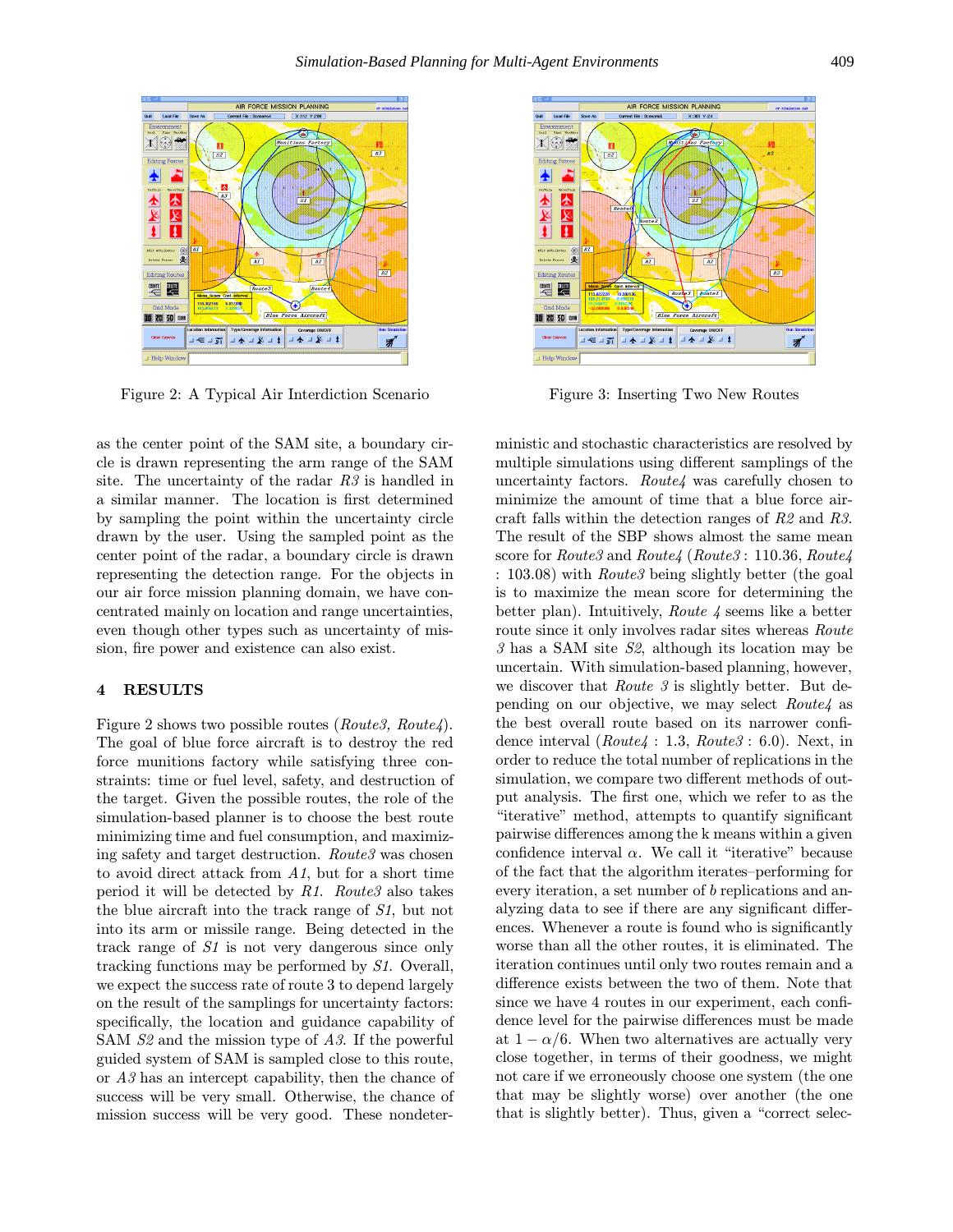

Figure 4: Mean Score Changes of 3 Routes: Iterative Method

tion" probability  $P^*$  and the "indifference" amount  $d^*$ , the "non-iterative" method calculates how many more replications are necessary in order to make a selection–a selection where with the probability at least P<sup>∗</sup>, the expected score of the selected alternative will be no smaller than by a margin of  $d^*$ . In the following experiment, we have chosen  $P^* = 0.95$  and  $d^* = 13$ . A smaller  $d^*$  will produce more accurate results but with many more replications.

In addition to the two routes that appear in Figure 2, we add two more routes to test how much the number of replications reduce and also if the identical selection is made. The routes are shown in Figure 3 and are renumbered. Route  $2$  and Route  $0$  represent two alternatives that are very close together so that it will likely require many replications to quantify a significant difference between them. As expected, Routes 0 and 2 do exhibit similar responses as shown in the following plots. Figures 4 and 5 are results with just 3 routes: 0, 1 and 2. Figure 4 shows the mean score change of the routes using the simple iterative method. After the first 20 replications, the planner decides that route 1 can be eliminated since its scores are in general significantly lower than those for the other two routes. It then performs 120 replications for both routes 0 and 2 before it decides that there is a significant pairwise difference in their means to make a selection. Using this method, we perform in total 60 replications. With the non-iterative method, although the method decides that 10 more (130) replications are needed to make a decision on route 2, a smaller number of replications is made in terms of the total number–130 +  $54 + 20 = 204$ . In this particular scenario, both the iterative and the non-iterative methods select route 0 as the best alternative.

Now, we add a 4th route, Route 3 which is the shortest but perhaps the most dangerous route. Figures 6 and 7 show the mean score changes for these 4



Figure 5: Mean Score Changes of 3 Routes: Non-Iterative Method



Figure 6: Mean Score Changes of 4 Routes: Iterative Method

routes. Route 1 and 3 are eliminated after 20 replications since the average scores are significantly lower than routes 0 and 2. With another route added, the mean score change plots are somewhat different than in the case where there were only 3 routes. And this difference pushes the iterative method to continue replicating 60 more times for each of the two routes before it makes a decision. Consequently, it chooses route 0 as the better route–a different selection than when only 120 replications were performed. In the non-iterative method, it makes only 69 replications for route 0 and 21 replications for route 2 before it makes a selection. The method chooses route 2 to be the best route in this particular case. As discussed in (?), this can occur because the non-iterative method only ensures that it makes a correct selection within a given probability  $P^*$ . Overall, the iterative method performed 400 replications whereas the noniterative method only did 130 replications.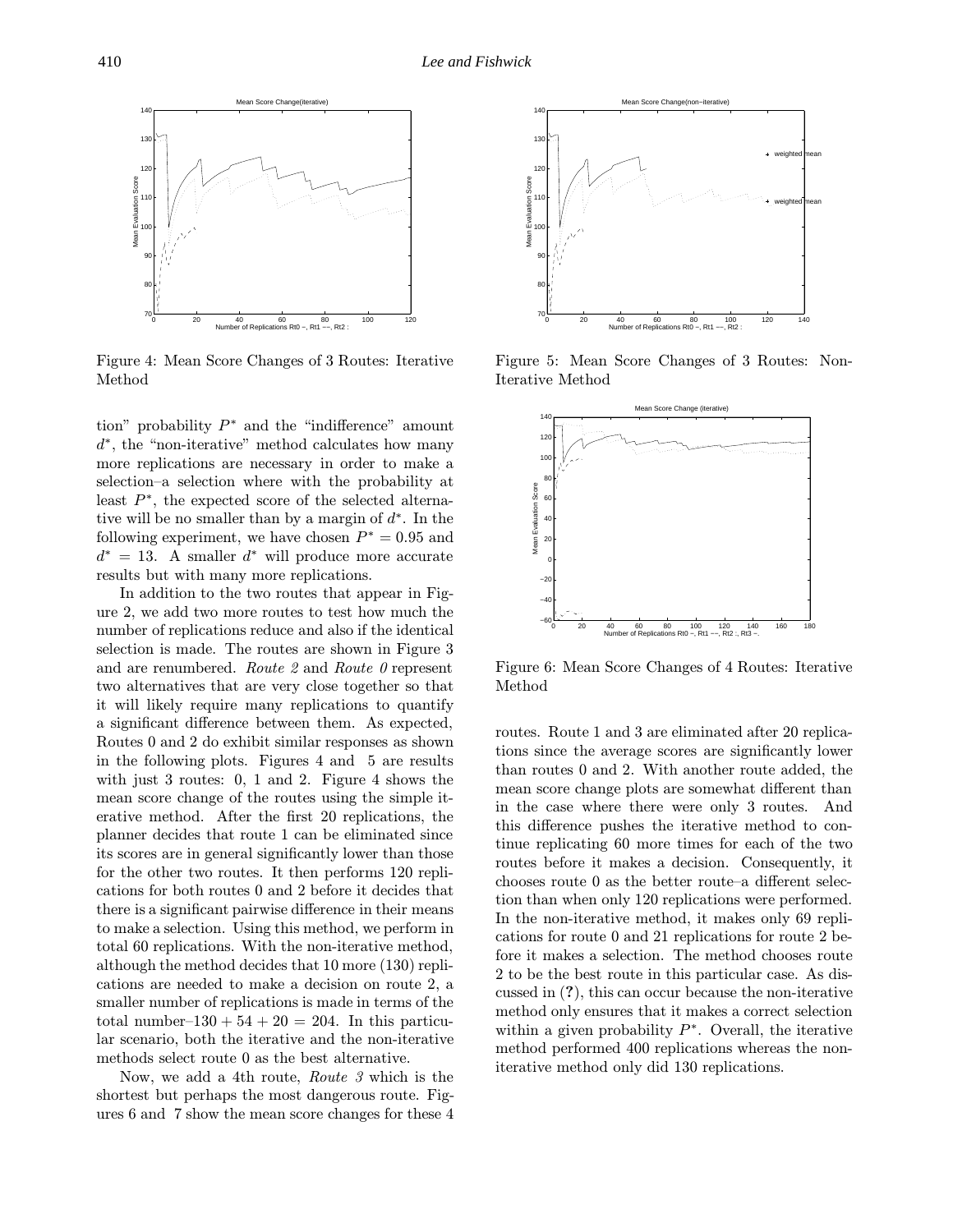

Figure 7: Mean Score Changes of 4 Routes: Non-Iterative Method

#### 5 CONCLUSIONS

We have presented the method of simulation-based planning as a new approach to route planning under uncertain and complex environments. In particular, for the area of multi-agent planning, SBP can break down the complexity of reasoning by distributing the reasoning tasks to individual objects using object-oriented multimodel simulation. SBP goes about its business in a way that is considerably different from the cognitive model method that attempts to model each individual agent in terms of a knowledgebase and reasoning engine. The behaviors of humans in tightly constrained environments or in emergency conditions has successfully been modeled without employing cognitive modeling. To be flexible and realistic, we acknowledge that the hypothesis of the ineffective cognitive model in a crowd/multi-agent scenario may not always hold true. We are unsure of how effective SBP would be in scenarios which are not as tightly controlled and orchestrated as command and control in the military. For these reasons, it is prudent to view SBP as one method of handling decision making for multiple agents. Possibly, a hybrid SBP/cognitive modeling approach may yield the best decision-making results.

#### 6 FUTURE WORK

We must address the issue of the validation of simulation models–making sure that the models we build appropriately represent the actual object's behavior. A common approach is using sensitivity analysis or an inspection by an expert. More detailed, sophisticated models should be built to obtain better results in terms of answer quality and also test the degree of CPU time consumption in respect to the model's complexity. An immediate future work would be to

extend the implementation of the Air Force models to include all the levels of abstraction. Larger numbers of objects should also be simulated to further study the scalability and the rate change of time consumption. Extending the multimodeling paradigm to enable model execution at any level of abstraction is also currently underway and SBP can greatly benefit from the success of this work since it will allow reduction of model execution time. Possibilities exist for future work in finding other ways of meeting realtime constraints: a hybrid approach of using quantitative and qualitative (fuzzy) simulation, developing additional heuristics to aid in optimizing the simulation process are some ideas that we plan to research in the future. Finally, to further extend the study of the SBP methodology, additional experiments in other application areas should be performed. Also, building and comparing two planning systems, one built using the SBP approach and one built using another planning approach, should prove to be useful in further improving the SBP approach.

## ACKNOWLEDGMENTS

We would like to thank the following funding sources that have contributed towards our study of modeling and implementation of a multimodeling simulation environment for analysis and planning: (1) Rome Laboratory, Griffiss Air Force Base, New York under contract F30602-95-C-0267 and grant F30602-95-1- 0031; (2) Department of the Interior under grant 14- 45-0009-1544-154 and the (3) National Science Foundation Engineering Research Center (ERC) in Particle Science and Technology at the University of Florida (with Industrial Partners of the ERC) under grant EEC-94-02989.

### AUTHOR BIOGRAPHIES

JIN JOO LEE is a research scientist in the Interconnect Modeling group at LSI Logic Corp. She also holds an Assistant Professor position at San Jose State University. In 1988, she received a B.S. degree in Computer Science from Ewha Womans University, Korea and in 1991, an M.S. degree in Computer Science from Brown University. After receiving the M.S. degree, she was a research engineer at Human Computers Inc., Korea until 1992. She received a Ph.D. degree from the Computer and Information Science and Engineering department at the University of Florida in 1996. Her research interests are in planning in Artificial Intelligence, simulation and control.

PAUL A. FISHWICK is an Associate Professor